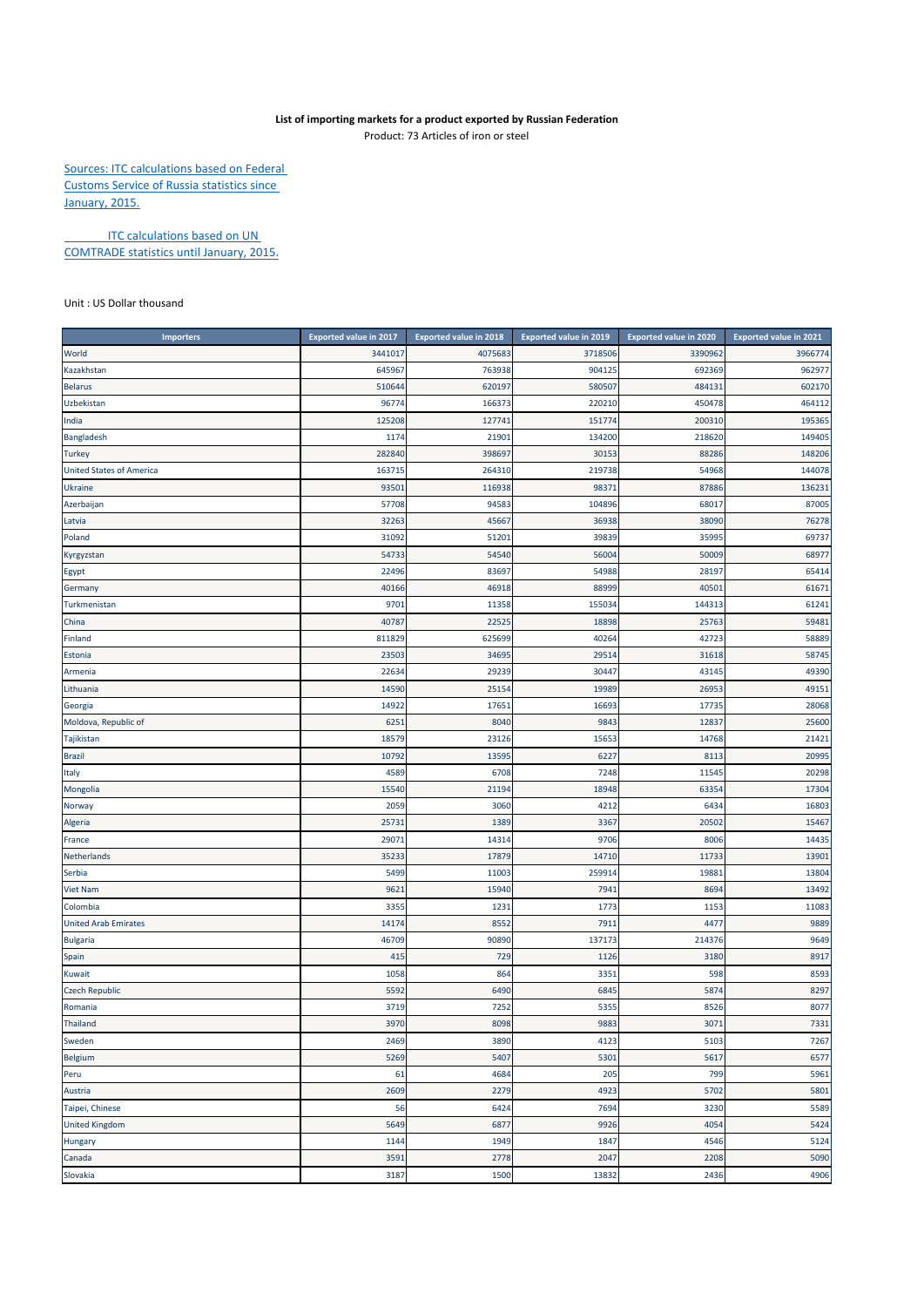| Guinea                           | 1465           | 3943         | 2402           | 1505           | 4247 |
|----------------------------------|----------------|--------------|----------------|----------------|------|
| <b>Denmark</b>                   | 1178           | 1126         | 745            | 563            | 4147 |
| Pakistan                         | 13197          | 12392        | 1593           | 3505           | 3729 |
| Israel                           | 785            | 907          | 859            | 770            | 3337 |
| <b>Burkina Faso</b>              | 16             | 729          | 2826           | 2127           | 3066 |
| Korea, Republic of               | 8746           | 33713        | 17977          | 7011           | 2774 |
| Malaysia                         | 323            | 812          | 5271           | 1164           | 2750 |
| Myanmar                          | 3585           | 3188         | 4018           | 1656           | 2057 |
| Oman                             | 1043           | 574          | 2411           | 9549           | 1841 |
| Iraq                             | 5624           | 484          | 16635          | 11124          | 1598 |
| Singapore                        | 1161           | 6081         | 4628           | 3429           | 1417 |
| Mexico                           | 133            | 188          | 923            | 717            | 1342 |
| Nigeria                          | 17             | 1729         | 165            | 487            | 1318 |
| Greece                           | 1260           | 1632         | 918            | 1385           | 1284 |
| Mali                             | 343            | 23           | 286            |                | 1275 |
| Japan                            | 333            | 6090         | 884            | 865            | 1204 |
| Switzerland                      | 370            | 953          | 1777           | 1007           | 1119 |
| Angola                           | 2621           | 640          | 302            | 285            | 1117 |
| Indonesia                        | 1907           | 191          | 2878           | 797            | 1113 |
| Central African Republic         | 140            | 13           | 4              | 9              | 1038 |
| Rwanda                           | $\mathbf{1}$   | $\mathbf 0$  | $\mathbf 0$    | $\mathbf{0}$   | 954  |
| Saudi Arabia                     | 662            | 41338        | 1053           | 1606           | 931  |
| Uganda                           | 338            | 15           | 30             | 220            | 918  |
| Slovenia                         | 1333           | 1404         | 868            | 993            | 848  |
| Hong Kong, China                 | 93             | 273          | 280            | 865            | 806  |
| Cyprus                           | 118            | 420          | 277            | 463            | 667  |
| Congo                            | 16             | 11           | 5              | 18             | 548  |
| Argentina                        | 397            | 1088         | 678            | 645            | 524  |
| Australia                        | 395            | 198          | 190            | 173            | 510  |
| Morocco                          | 61             | 256          | 1820           | 3              | 498  |
| Luxembourg                       | 13             | 365          | 22             | 196            | 473  |
| Afghanistan                      | 96             | 697          | 1867           | 584            | 394  |
| Qatar                            | 526            | 436          | 387            | 529            | 342  |
| Chile                            | 3541           | 4224         | 1356           | 68             | 315  |
| Bosnia and Herzegovina           | 348            | 263          | 349            | 288            | 307  |
| <b>New Zealand</b>               | 359            | 288          | 200            | 102            | 239  |
| Ethiopia                         | 42             | -2           | 12             | 47             | 219  |
| <b>Trinidad and Tobago</b>       | 16             | 9            | 94             | 207            | 164  |
| Libya, State of                  | 8              | 14           | 59             | 110            | 146  |
| Bolivia, Plurinational State of  | 5              | 1562         | 228            | 415            | 139  |
| Ecuador                          | 61             | 193          | 639            | 1770           | 139  |
| Sudan                            | 117            | 621          | 255            | 180            | 133  |
| Jordan                           | 49             | 1967         | 6              | 54             | 100  |
| Croatia                          | 6              | 210          | 44             | 30             | 77   |
| Cameroon                         | 10             | 18           | 41             | 58             | 67   |
| Montenegro                       | 14             | 20           | 48             | $\overline{3}$ | 60   |
| South Africa                     | 186            | 160          | 90             | 97             | 60   |
| Area Nes                         | 7401           | 3747         | 13262          | 247            | 59   |
| Gabon                            | $\overline{2}$ | 5            | 124            | 106            | 59   |
| Philippines                      | 16             | 42           | 940            | 28             | 59   |
| Macedonia, North                 | 222            | 543          | $\overline{4}$ | 364            | 56   |
| Guatemala                        | $\bf{0}$       | 11           | 167            | 57             | 50   |
| Palestine, State of              | $\mathbf 0$    | $\mathbf 0$  | $\mathbf 0$    | 13             | 46   |
| Sri Lanka                        | 70             | 40           | 26             | 15             | 43   |
| Ghana                            | 148            | 26           | 64             | 79             | 42   |
| Seychelles                       | 23             | 9            | 40             | 16             | 40   |
| Liberia                          | $\pmb{0}$      | $\mathbf 0$  | 21             | 27             | 27   |
| Tanzania, United Republic of     | 52             | 11           | 6              | 35             | 27   |
| Senegal                          | $\mathsf 3$    | $\mathbf{1}$ | 36             | 3              | 21   |
| Nicaragua                        | 129            | 45           | $\mathbf{1}$   | $\mathbf{1}$   | 20   |
| Lao People's Democratic Republic | 16             | 2525         | 30             | $\overline{9}$ | 17   |
| Zambia                           | 0              | 0            | 6              | 61             | 17   |
| Dominican Republic               | $\mathbf{1}$   | -1           | $\overline{7}$ | $\overline{2}$ | 15   |
| Panama                           | 319            | 15           | 45             | 93             | 15   |